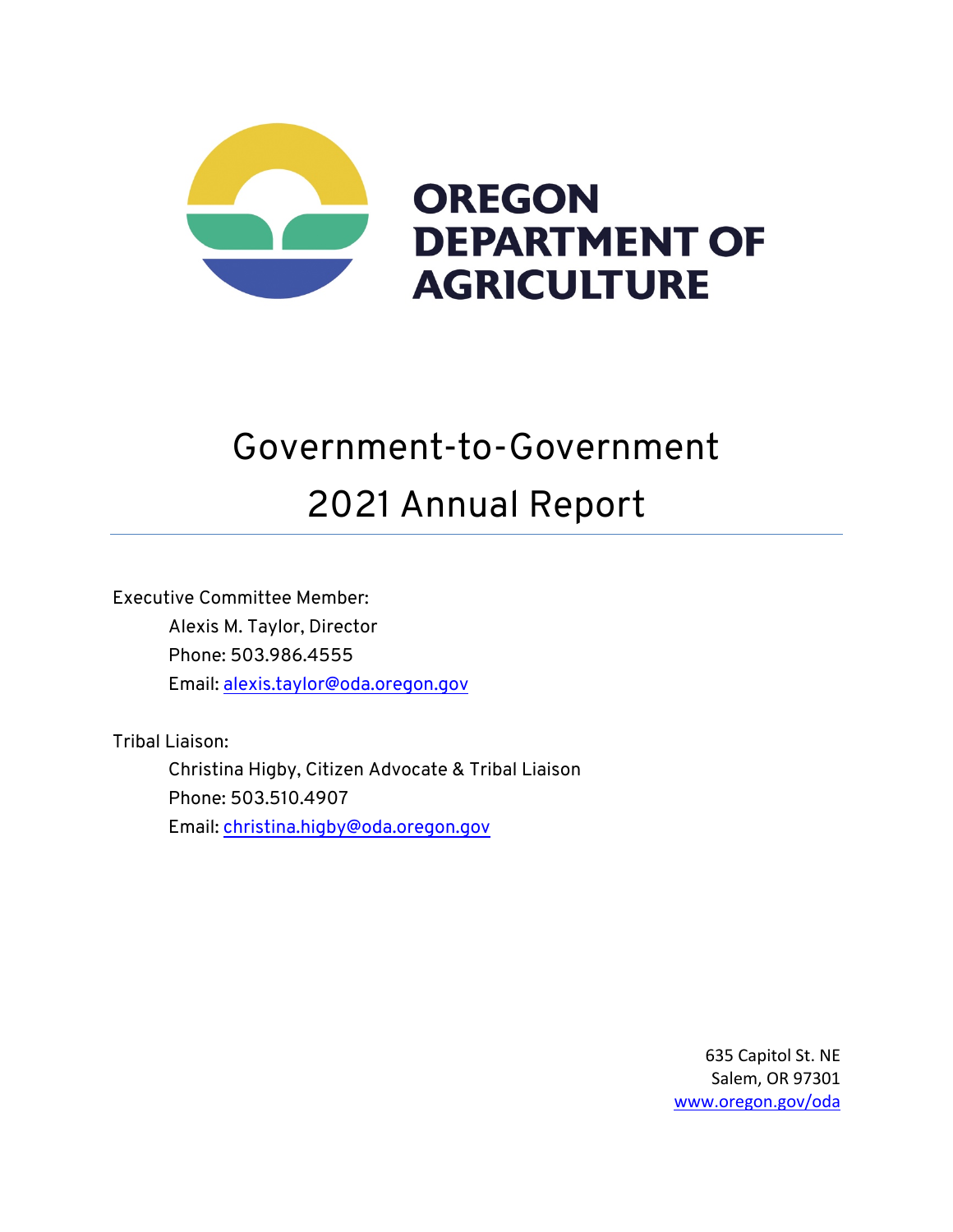## **Mission**

Ensure healthy natural resources, environment, and economy for Oregonians now and in the future through inspection and certification, regulation, and promotion of agriculture and food.

# **Vision**

The Oregon Department of Agriculture remains able to serve the changing needs of Oregon's diverse agricultural and food sectors to maintain and enhance a healthy natural resource base and strong economy in rural and urban communities across the state.

# **Core values**

We value…

- Honesty, integrity, and fairness
- Diversity, equity, and inclusion
- Respect for people and property
- Practical collaborative approaches to problem solving
- Science-based approaches: technical and professional competence

The Oregon Department of Agriculture (ODA) recognizes the value of Oregon's tribal contributions to agriculture and the rich heritage they bring to all Oregonians. It is important that tribal interests are reviewed and considered in the ODA policy development process. To ensure Tribal input and communication, ODA will:

- Establish and maintain an agency liaison (tribal liaison) to foster good working relationships between ODA and Oregon's federally recognized tribes.
- Participate in the Natural Resources Workgroup and Cultural Resources Cluster meetings. The tribal liaison will provide relevant agency updates to the tribes at the meetings.
- The tribal liaison will notify the ODA Executive Team on issues/concerns identified by tribes and facilitate a process to address them.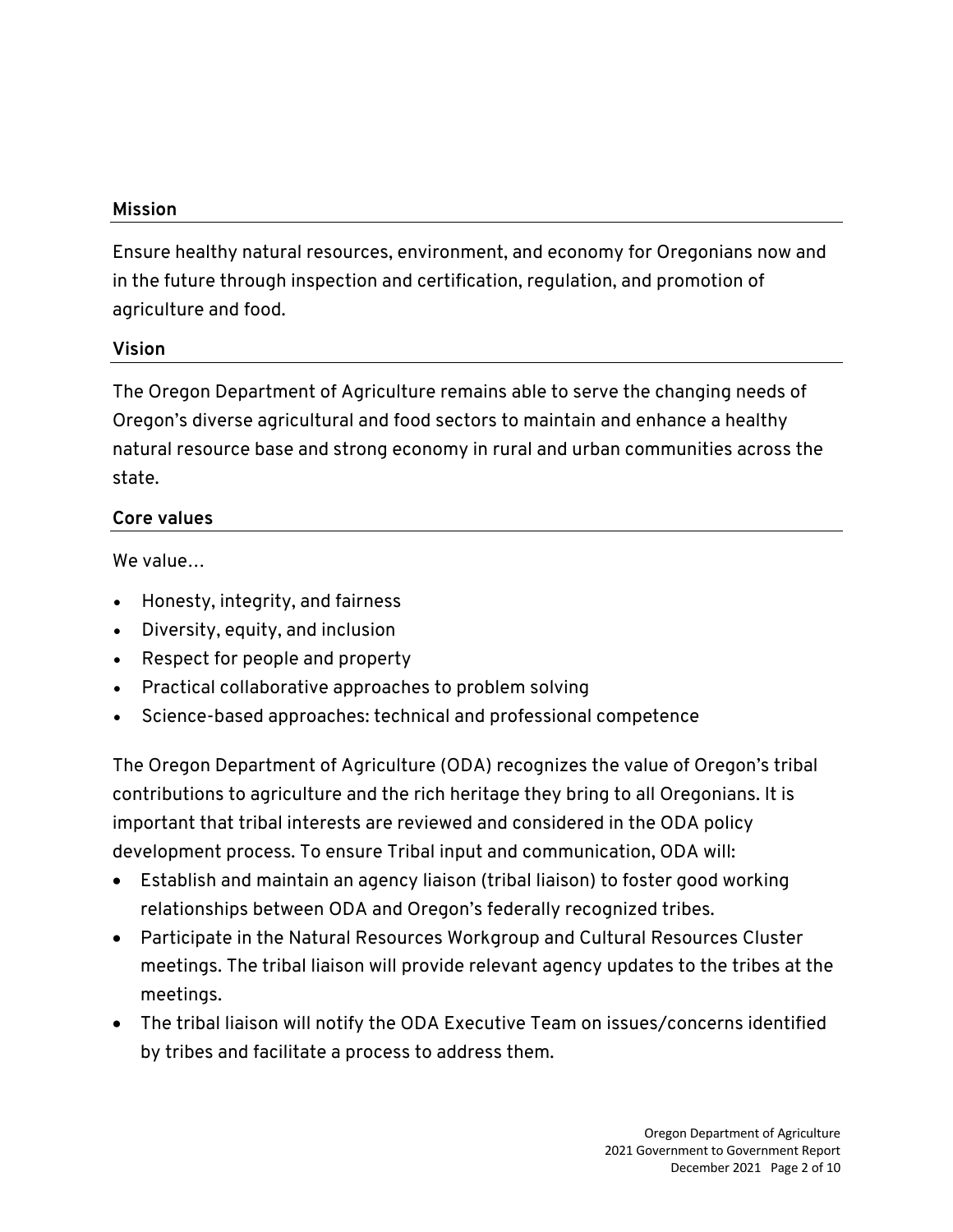- Communicating with tribes to identify their interests so that opportunities for tribal input into the planning, development, and implementation of agency programs and activities that may intersect with tribal interests occurs. This includes, but is not limited to, seeking tribal representation on ODA advisory committees and boards that may intersect with tribal interests.
- Maintain a process to notify Oregon tribes before destroying records listed on ODA's special record retention schedule.
- Provide an annual letter to Oregon tribes outlining future policy and rule development and invite tribal engagement on areas of interest.

Per ORS 182.166(3), below is a summary of the 2021 government-to-government interactions with Oregon's nine federally recognized tribes by program area.

# **Administration**

Administration includes the Directors' Office, Communication, Administrative Services, Business Operations, Information Systems, and Special Projects, which are all integral to the successful operation of the ODA. The Directors' Office provides direction and management to all ODA programs and associated activities. This office also works with the State Board of Agriculture and many other entities and individuals to support the mission and goals of the ODA.

ODA's tribal liaison represented ODA at both the Cultural Resource Cluster (CRC) and the Natural Resource Workgroup (NRWG) meetings. At the meetings, the tribal liaison shared relevant agency information with tribal governments and arranged presentations on agency programs as requested by tribal partners. The tribal liaison shared relevant information about the meetings with ODA's Executive Team.

The tribal liaison seeks out educational opportunities to enhance skills to improve state-tribal relationships and meaningful engagement. In 2021, ODA's tribal liaison participated in *Tribal Relations 2.0: Engagement, Enterprise & Global Markets Workshop* put on by Portland State University's Institute for Tribal Government. Additionally, ODA has an Oregon Tribes webpage that houses information and resources for ODA's employees and the public. In June, ODA added, and shared with ODA staff, an article from the Journal of Northwest Anthropology Spring 2021 edition on Oregon Tribes.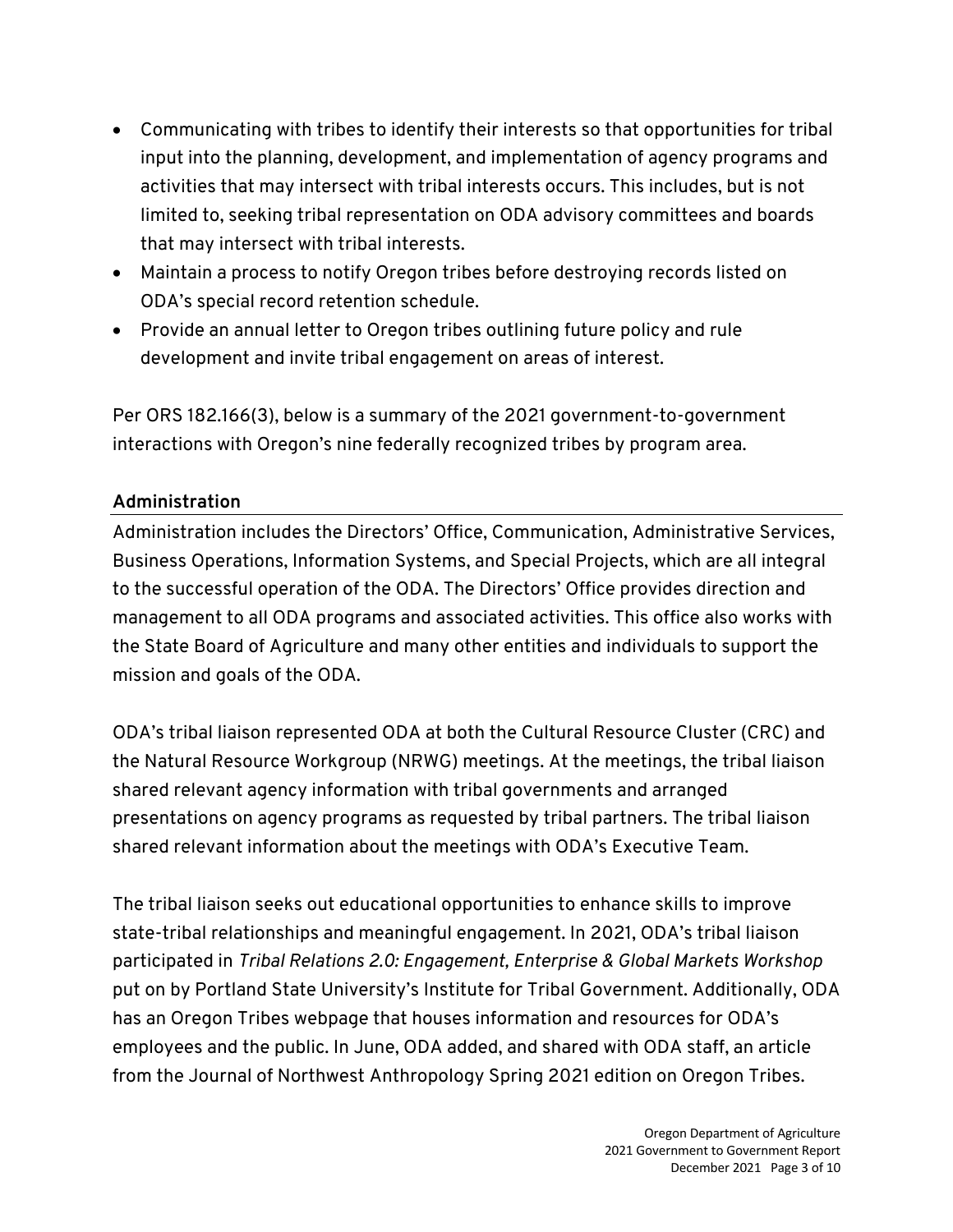At the end of 2020, ODA provided a letter to tribal leaders and staff on the ODA's rulemaking and other key activities planned for 2021. The purpose was to assist in the advance communication and invitation to engage in areas of tribal interest. A draft document of ODA's Government-to-Government Policy was also submitted for review and feedback. Modifications of the policy were made based on tribal representatives' feedback.

At the beginning of 2021, ODA executed a new process to notify Oregon's tribes before destroying records listed on the agency's special record retention schedule. Additionally, ODA assisted the Oregon's Secretary of State Office with creating a similar process for state agencies before authorizing the destruction of records housed at Oregon's State Records Center. Starting in 2022, ODA will be aligning the two processes together so that tribes receive the combined notifications twice a year. The record destruction notification process is a way for tribes to identify and receive items that are of interest, including information about cultural items that may be in ODA's possession.

ODA recognizes tribes and tribal members residing in Oregon comprise important parts of the state's agriculture and fisheries industry and included a section in the 2021 State Board of Agriculture Report

(https://www.oregon.gov/ODA/shared/Documents/Publications/Administration/Boar dReport.pdf?utm\_medium=email&utm\_source=govdelivery) that highlights contributions to this sector for the first time.

As positions become open on ODA's boards, commissions and workgroups, recruitment outreach to Oregon's tribes continue. In 2021, ODA reached out to Oregon tribes to recruit participation on the Confined Animal Feeding Operation Advisory Committee, Board of Agriculture, Agricultural Water Quality (AgWQ) Local Advisory Committees, AgWQ Rules Advisory Committee, and a potential Native Plant Conservation Program Stakeholder group, to name a few.

The ODA's tribal liaison represented the agency at the December 2021 Virtual Tribal-State Government-to-Government Annual Summit. ODA also invited key staff to attend breakout sessions that intersect with their work.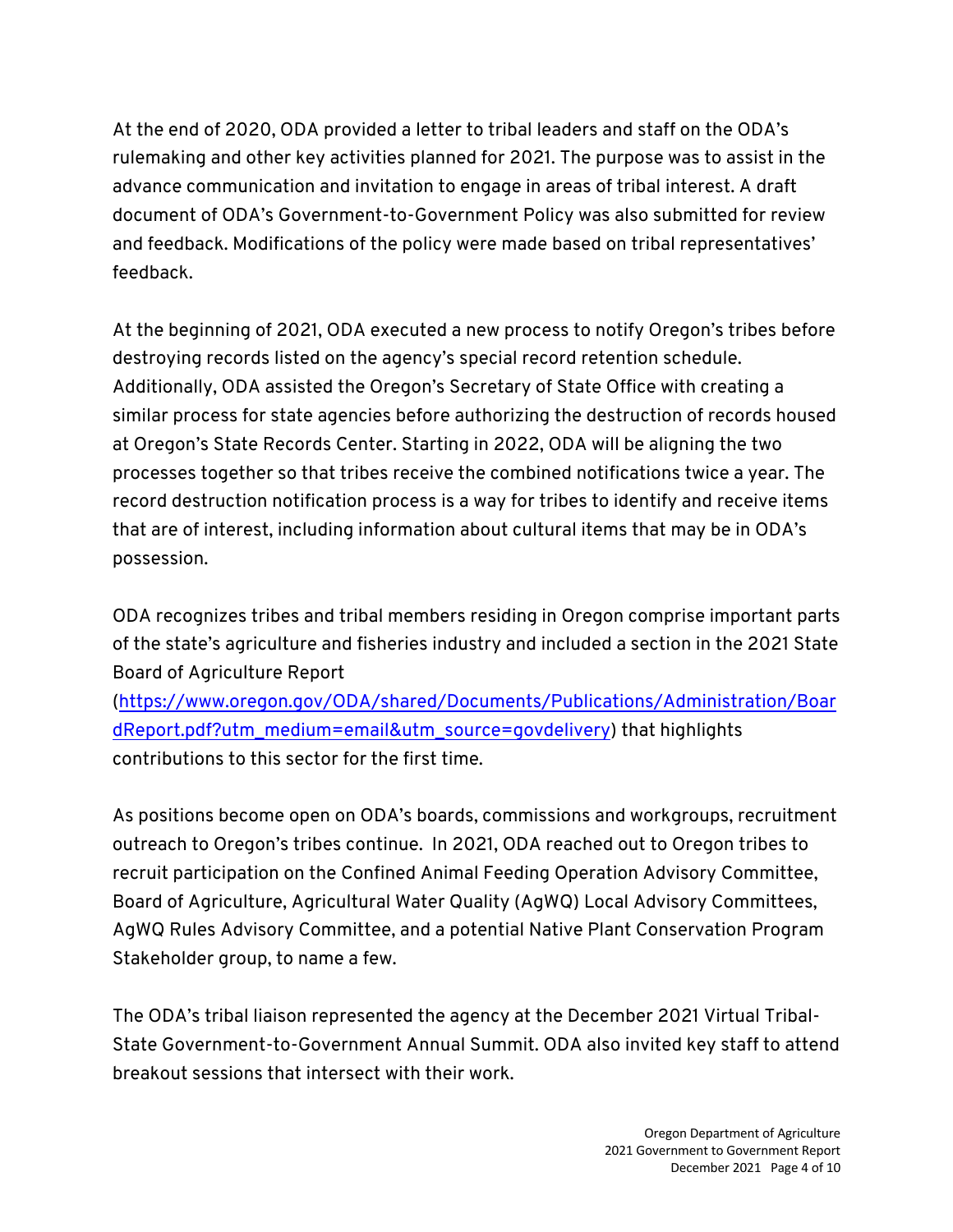# **Natural Resource Programs**

Natural Resource Programs include Agricultural Water Quality, Soil and Water Conservation Districts (SWCD), Confined Animal Feeding Operations (CAFO), Land Use, Fertilizer, Pesticide Compliance and Enforcement Program, Pesticide Licensing and Certification, Pesticide Product Registration, Pesticide Stewardship Partnership, and the Pesticide Analytical and Response Center.

The Confined Animal Feeding Operation (CAFO) program continued to update tribal partners on upcoming public notices associated with proposed CAFO permits within their respective ancestorial homelands.

ODA coordinated with the Department of Environmental Quality (DEQ), Bonneville Power Administration (BPA), and the Confederated Tribes of the Umatilla Indian Reservation (CTUIR) on the Birch Creek restoration project in Eastern Oregon. A part of the restoration project included the decommissioning of a permitted CAFO beef feedlot.

A regional Livestock Water Quality Specialist (LWQS) from the CAFO Program continued working with the Cow Creek Band of Umpqua Tribe of Indians with their permitted CAFO.

A representative from the Confederated Tribes of the Umatilla Indian Reservation continued to serve on the Pesticide Stewardship Partnership Advisory Committee. The committee worked with ODA and other agencies to develop a strategic plan for the program and reviewed how the program is working in the watersheds where monitoring, outreach, and education are occurring.

ODA has invested a significant amount of time to stand up the new Agricultural Channel Drainage Maintenance program. ODA shared rulemaking plans with Oregon's tribal nations through emails and LCIS cluster meetings and invited comment on program forms and documents regarding tribal cultural resources. This resulted in specific contacts with, and rule feedback from, a subset of tribes as well as modifications to the program website and forms that describes landowner's legal responsibilities around tribal cultural resources. Additional statutory authority was granted by the 2021 legislature to phase in the program across the state. A rule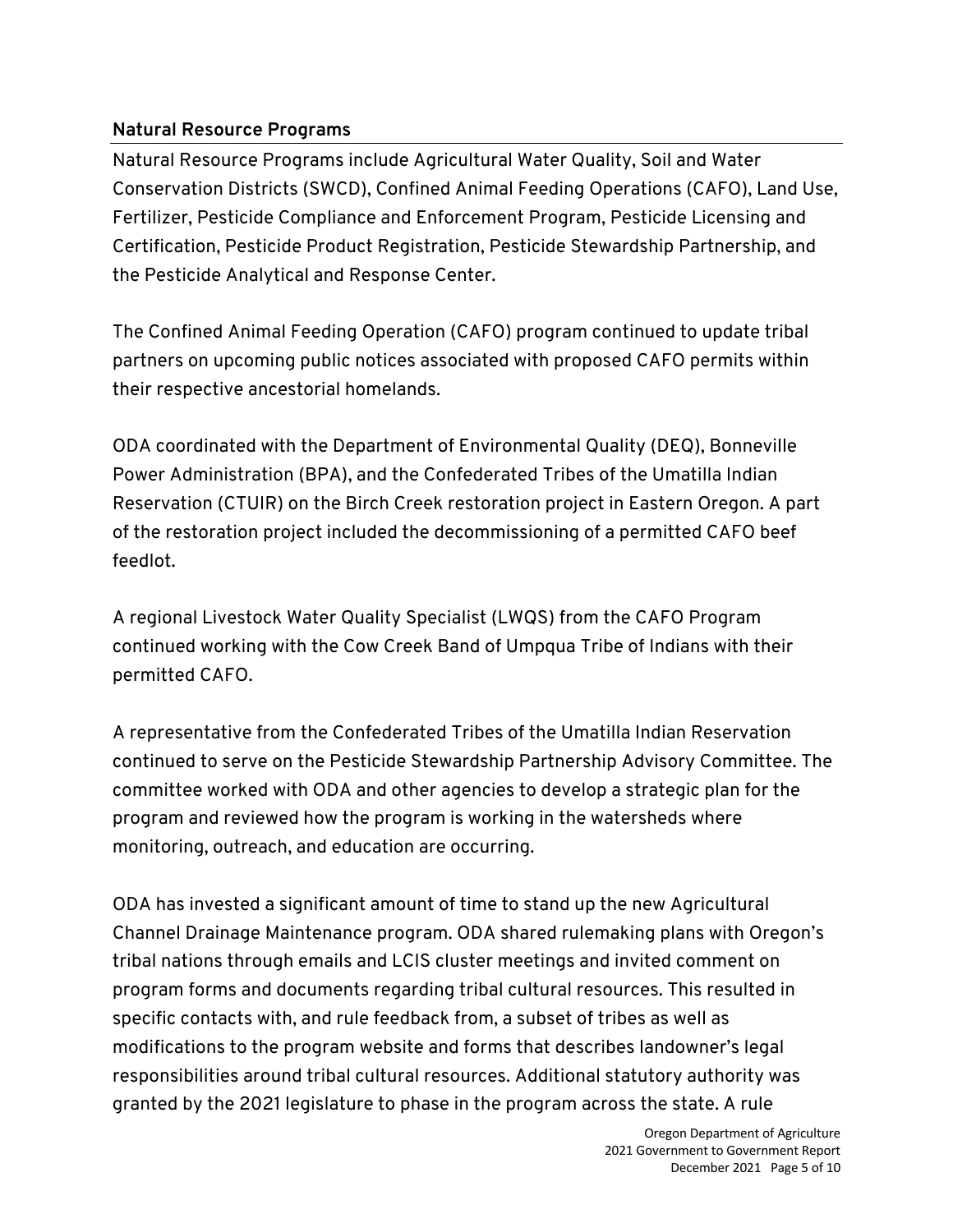advisory committee is being convened to inform the subsequent rulemaking process and tribes have been informed and invited to participate.

ODA's tribal liaison continued working with Regional Water Quality Specialists (RWQS) to reach out and encourage tribal participation on Local Advisory Committees (LAC) that review Agricultural Water Quality Management Area Plans, Rules, and Program Implementation. Water Quality staff continued working with a group that has formed at the request of the Confederated Tribes of the Coos, Lower Umpqua, Siuslaw Indians (CTCLUSI) to focus on improving water quality in Tenmile Lakes (Coos County).

ODA has allocated resources to the Klamath basin watershed to address Department of Environmental Quality (DEQ) and Klamath Tribe water quality concerns. Water Quality staff are working to inspect and resolve identified concerns and communicate results back to the Tribe. Monitoring adjacent to Klamath Lake to address water quality concerns from agricultural activities continues. The Klamath Tribe is part of a technical team to evaluate resulting data and develop projects with local landowners to address concerns. ODA received dedicated funding in the Legislative 2021-2023 budget allocations to continue this work for the next biennium.

The chair of the Soil and Water Conservation Commission and ODA Water Quality Program Manager reached out to Oregon tribes regarding the work of Soil and Water Conservation Districts (SWCDs) and how district election eligibility criteria may affect tribal participation. The goal is to promote the work of SWCDs generally, and expand relationships to increase a more supportive DEI lens in participants.

ODA's Natural Resource Programs Director provided a Letter of Support for the Confederated Tribes of Coos, Lower Umpqua and Siuslaw Indians on a Tribal Wetland Program Development Grant application submitted to the United States Environmental Protection Agency (US EPA).

ODA's Ag Water Quality program modified its Agricultural Water Quality Program Management Areas' map to include tribal trust lands.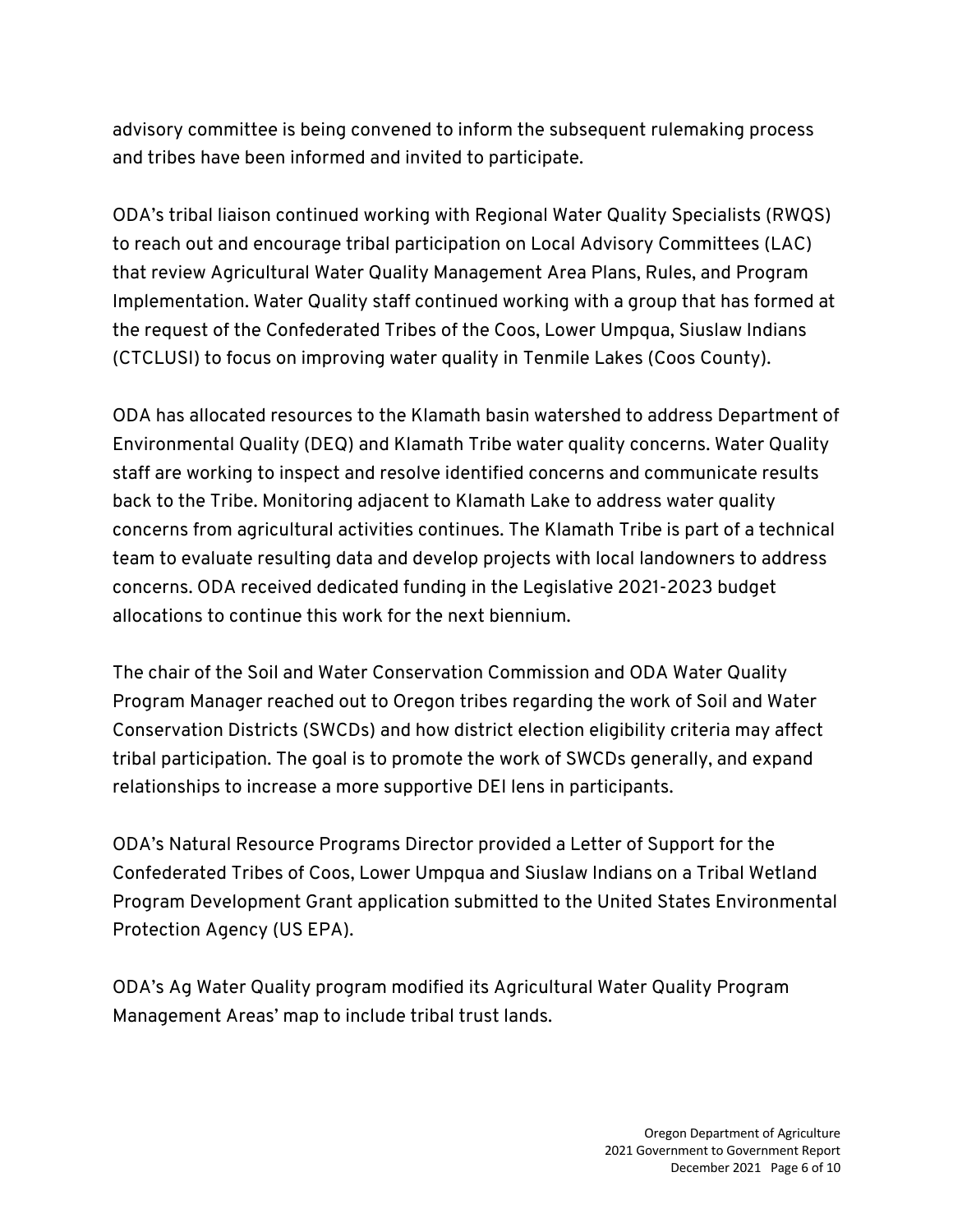One of ODA's Pesticide Enforcement staff assisted a representative for the Yurok Tribe, a federally recognized tribe in California, regarding Oregon pesticide applicator requirements to lawfully apply pesticides in Oregon.

### **Plant Protection and Conservation Programs**

ODA Plant Protection and Conservation Programs includes Insect Pest Prevention and Management (IPPM), Native Plant Conservation, Noxious Weed Control, Hemp, and Nursery & Christmas Tree. These programs protect Oregon's agricultural industries and the natural environment from harmful plant pests, diseases, and noxious weeds; enhance the value and marketability of exported nursery stock; assist industry to produce hemp plants and products within regulatory guidelines; and conserve threatened and endangered plants.

Oregon tribes were invited to participate and provide feedback on a Rules Advisory Committee (RAC) for volunteer cannabis to help address the potential spread of unintentional growth of cannabis in Oregon.

ODA's Plant Program interacted with a staff member from the Confederated Tribes of the Warm Springs Reservation of Oregon who was interested in participating in the nursery survey to sample for invasive species. Although ODA did not include the tribal nursery this year due to staffing capacity, ODA will continue to consider tribal sites for future surveys.

The ODA Noxious Weed Control Program worked with tribes in connection to Oregon State Weed Board Grants. ODA continued to work with the Cow Creek Band of the Umpqua Indian Tribe to control of all known sites of Paterson's curse, *Echium plantagineum*, and Wooly distaff thistle, Carthamus lanatus, both state A-listed noxious weeds. These noxious weeds are present on tribal and adjacent lands in Douglas County and could have major impacts on grazing and oak woodlands if they were to spread. These control projects are a cooperative effort between ODA Noxious Weed Control Program, Oregon State Weed Board, Douglas SWCD, and the Tribe.

The ODA Noxious Weed Control Program continued to work with tribal members in Umatilla County to monitor and advise the Confederated Tribes of the Umatilla Indian Reservation (and neighboring landowners on the control of the invasive Garlic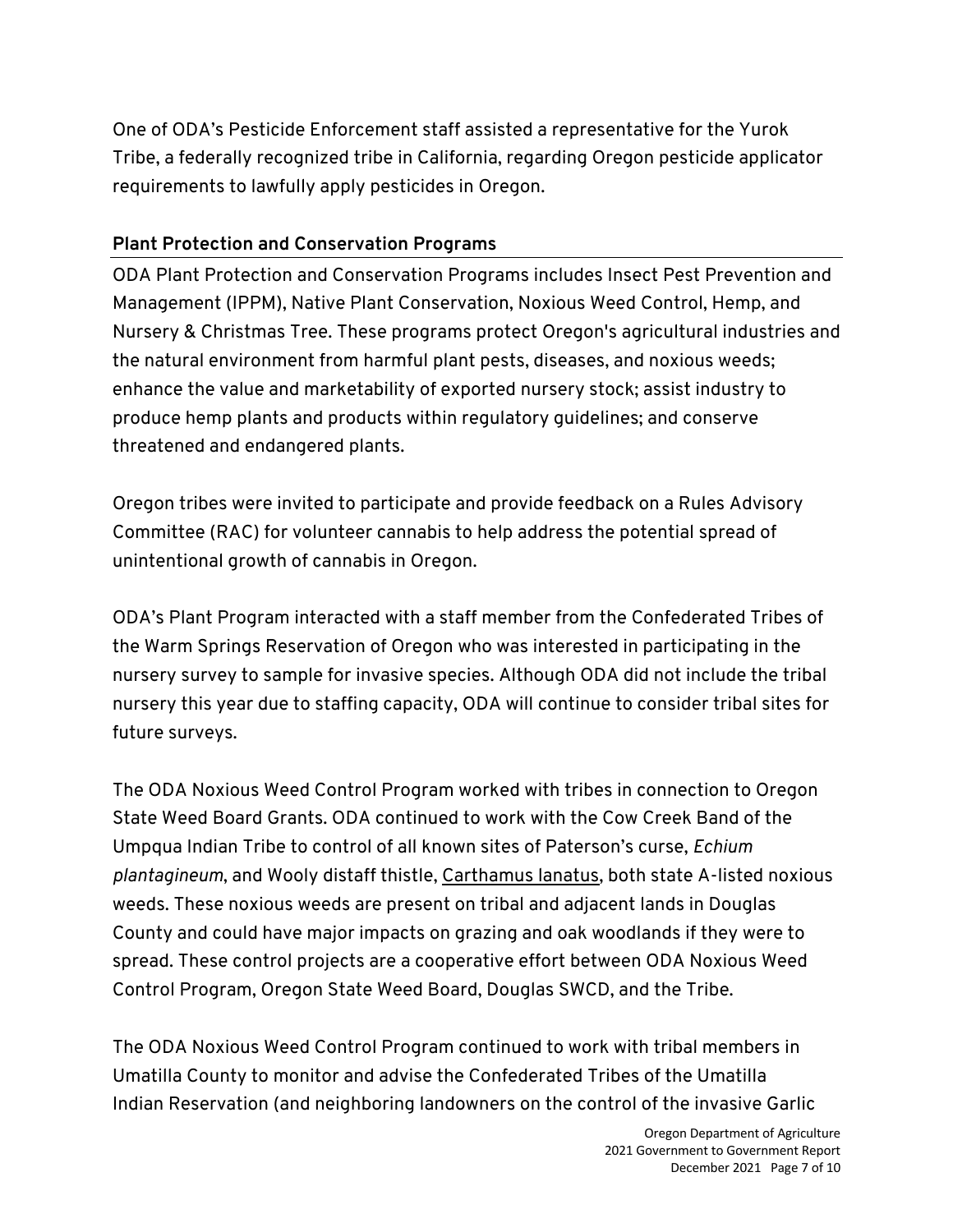Mustard, *Alliaria petiolata*, a state B-listed noxious weed that is located on or adjacent to tribal lands. Funding is provided to Umatilla County for this project via a State Weed Board grant.

African Rue, *Peganum harmala*, a state A-listed noxious weed was detected in the fall of 2008 by a Bureau of Indian Affairs contractor on The Burns Paiute Tribe's grazing allotments in the Harney Basin southeast of Burns. ODA surveyed the area and determined that the infestation was on both tribal lands and adjacent private lands. Through this cooperative effort, African Rue populations continue to be reduced within the treatment area and have been prevented from spreading to other areas. Harney County receives State Weed Board Grant funding to continue to implement containment and management strategies.

The Cultural & Ecological and Enhancement Network (CEEN) is based out of the Illinois Valley (Josephine County) and has a primary objective of protecting and restoring habitats valuable for materials used in basketry. CEEN works to promote the cultural resources valued by the Karuk, Yurok, Tolowa, and the Confederated Tribes of Grande Ronde. CEEN is the recipient of State Weed Board grant funding ODA assists with survey and eradication of A-rated noxious weeds that impact valued habitats and lands: Yellowtuft Alyssum (*Alyssum murale, Alyssum corsicum*), barbed goatgrass (*Aegilops triuncialis*) and the B-rated weed, Japanese knotweed (*Polygonum cuspidatum*).

#### **Food Safety and Animal Health and Identification Programs**

The Food Safety Programs include Food Safety Licensing, Regulatory Laboratory, Shellfish and Shellfish Plat Leasing, Animal Health, Animal Identification, Predator Control, Commercial Feeds, and the State Veterinarian's Office. These programs inspect all facets of Oregon's food distribution system (except restaurants) to ensure food is safe for consumption, protects and maintains animal health, and ensures animal feeds meet nutritional and labeling standards.

A staff member from the Columbia River Inter-Tribal Fish Commission (CRITFC) continues sits on ODA's Food Safety Program Advisory Committee and provide insight on how certain rule changes may impact tribal activities.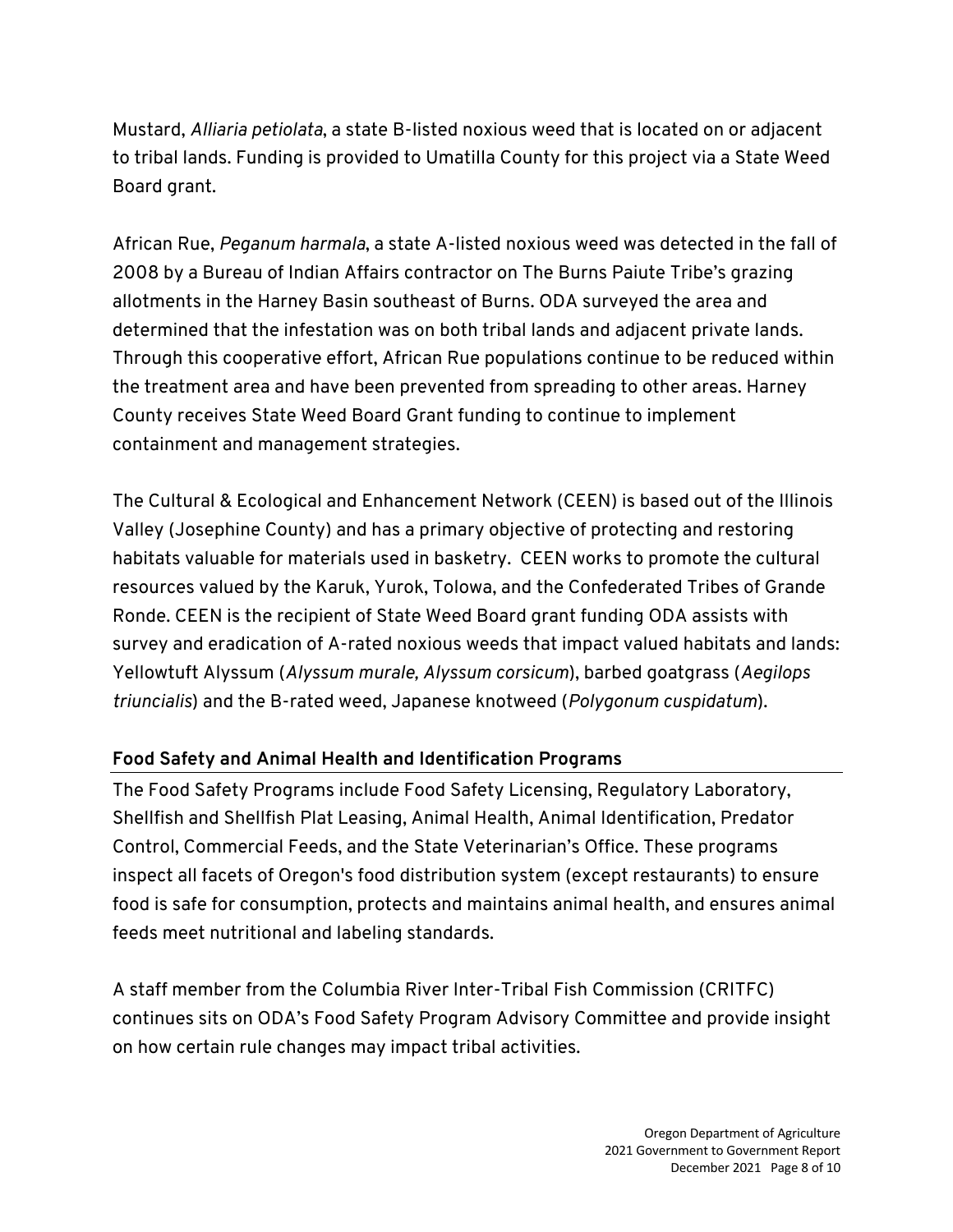In January, a Food Safety Manager worked with Columbia River Inter-Tribal Fishing Commission (CRITFC) and a Washington Tribal food processor to address recalled canned and smoked fish products from an independent retailer who made tribal affiliation claims on their packaging.

ODA is working with a member of the CRITFC and the Indian Health Board to address public safety concerns with vendors who are selling processed fish along the Columbia River. This is occurring where state food processing and/or retail food establishment licenses are necessary for public safety. Efforts on how to work with vendors to bring them into compliance is ongoing.

# **Market Access and Certification Programs (MAC)**

The Market Access and Certification Programs include Agricultural Development and Marketing, Certification Programs, Commodity Commissions, Commodity Inspection, Produce Safety, Smoke Management, and Plant Health Program. These programs help Oregon's agricultural producers successfully add value, sell, and ship products to local, national, and international markets by promoting and creating demand for products through marketing activities, inspection, and certification. In 2021 the Internal Service & Consumer Protection Program area was dissolved and some of its programs were placed under the MAC Program area. The Weights and Measures and Motor Fuel Quality programs work together to facilitate commerce in the region by setting uniform standards for measurements equipment used in commerce, for the packaging and labeling of commodities, and for the overall quality of transportation fuels including gasoline and diesel. The caged egg-laying hen cage program sets standards for the confinement of egg-laying hens on commercial farms to promote the humane treatment of these animals.

ODA reached out to Oregon's tribes on the development phase of a Market Access Program project to assist small to mid-sized food and beverage businesses (particularly underrepresented, marginalized, and women owned businesses). The virtual roadmap is being designed to connect business ventures to services in Oregon that could enhance/grow their operations. A survey was disseminated out to Oregon tribes to connect them with tribal owned businesses.